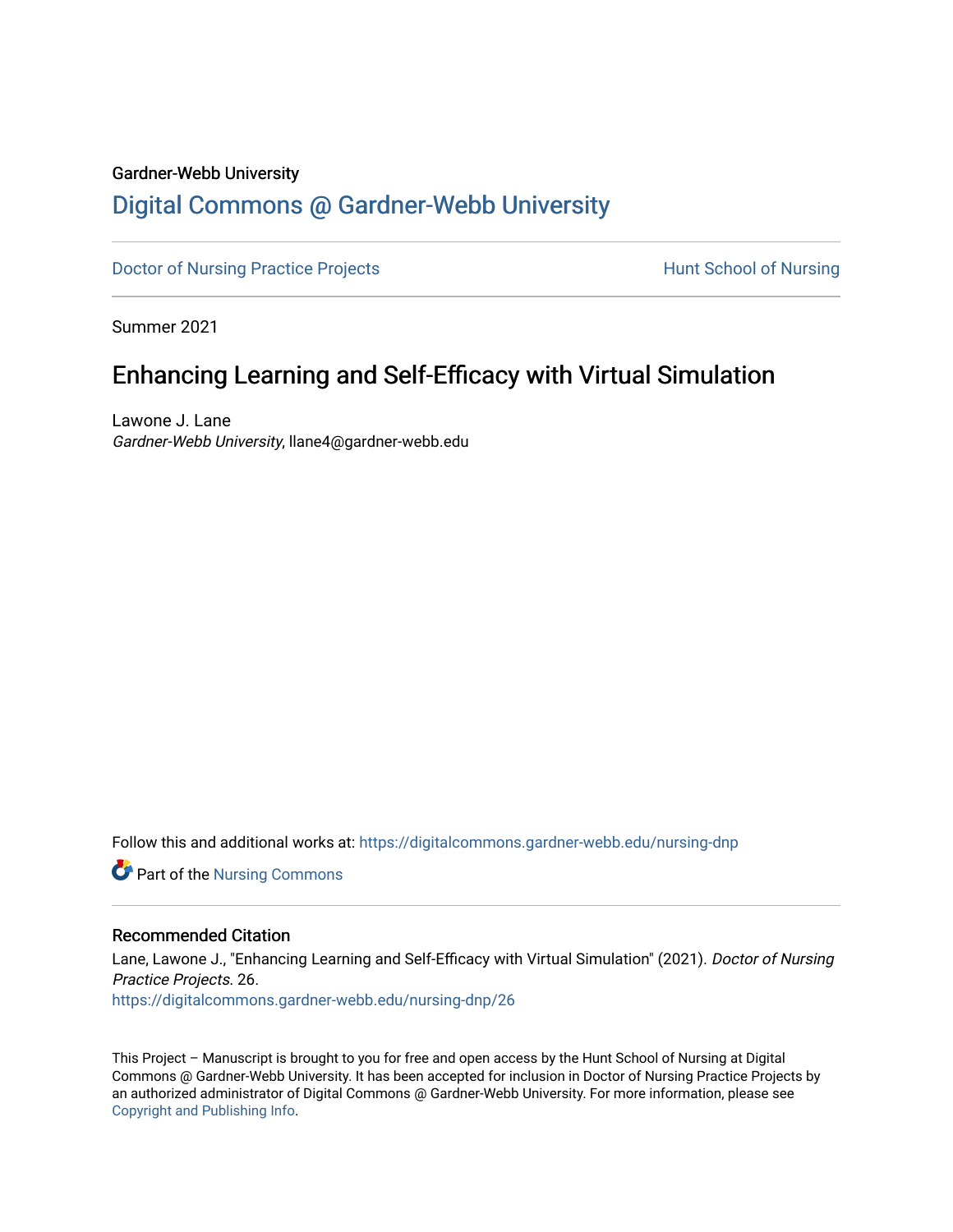Lawone J. Lane

A project submitted to the faculty of

Gardner-Webb University Hunt School of Nursing

in partial fulfillment of the requirements for the degree of

Doctor of Nursing Practice

2021

Submitted by: Approved by:

\_\_\_\_\_\_\_\_\_\_\_\_\_\_\_\_\_\_\_\_\_\_\_\_\_\_\_\_\_ \_\_\_\_\_\_\_\_\_\_\_\_\_\_\_\_\_\_\_\_\_\_\_\_\_\_\_\_\_\_\_\_

July 22, 2021 July 22, 2021 Date Date Date

Lawone J. Lane, MSN, RN, CNE Dr. Ashley Isaac-Dockery, DNP, ANP-BC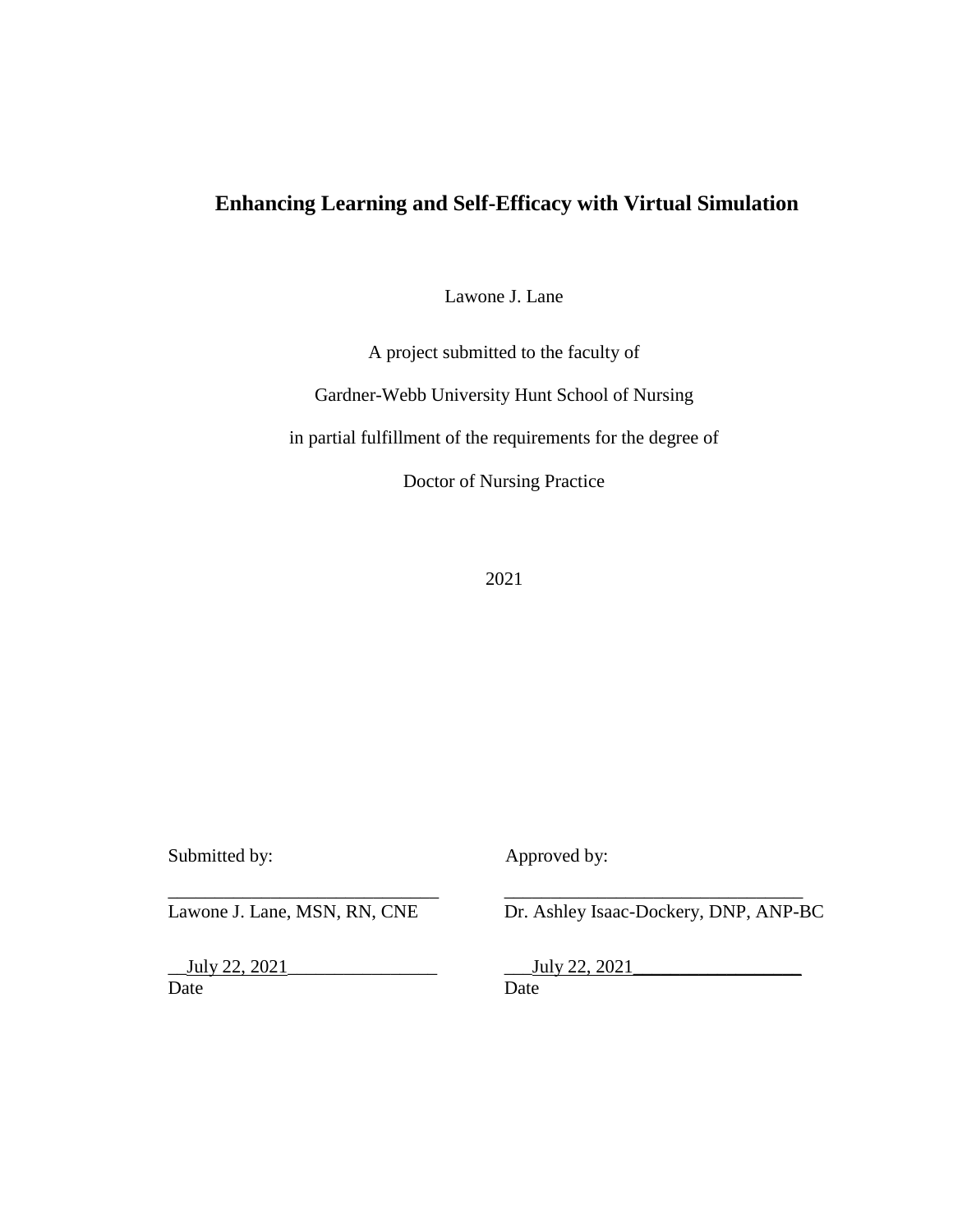# **Acknowledgements**

I want to acknowledge and express my appreciation to the following individuals for their assistance in the completion of this DNP Project.

To my DNP project chair Dr. Ashley Isaac-Dockery and DNP project committee

members Dr. Colette Waddill and Dr. Linda Haddad for providing valuable direction and inspiration.

To the college community where this project was conducted for allowing me access to the students and facilities.

To the students who volunteered to participate in the project.

To my family, particularly to my husband, Danny, my son, Michael, my daughter, Claire, and my mother, Marilyn Knight for their support, patience, and love during my educational journey.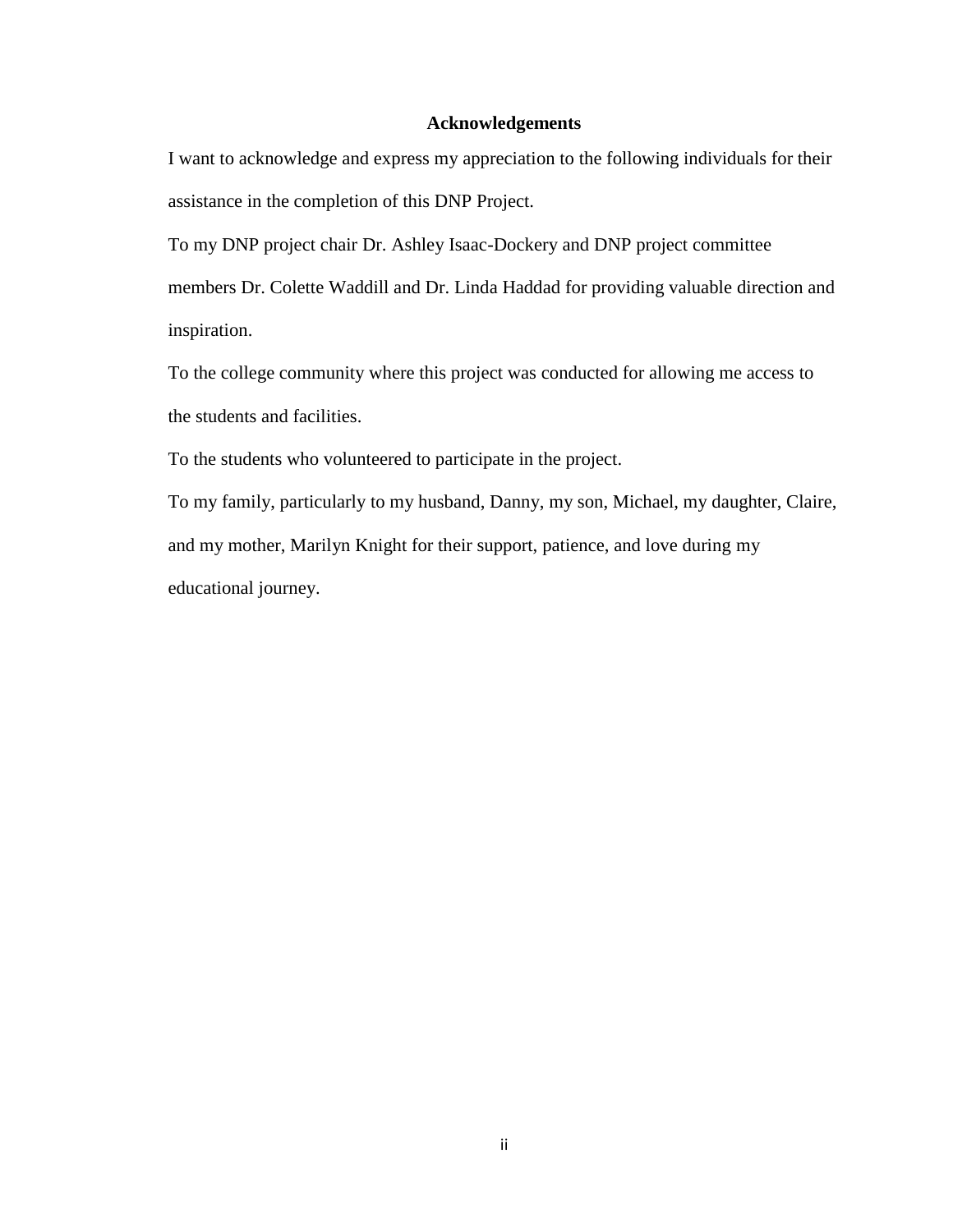©Lawone J. Lane 2021

# All Rights Reserved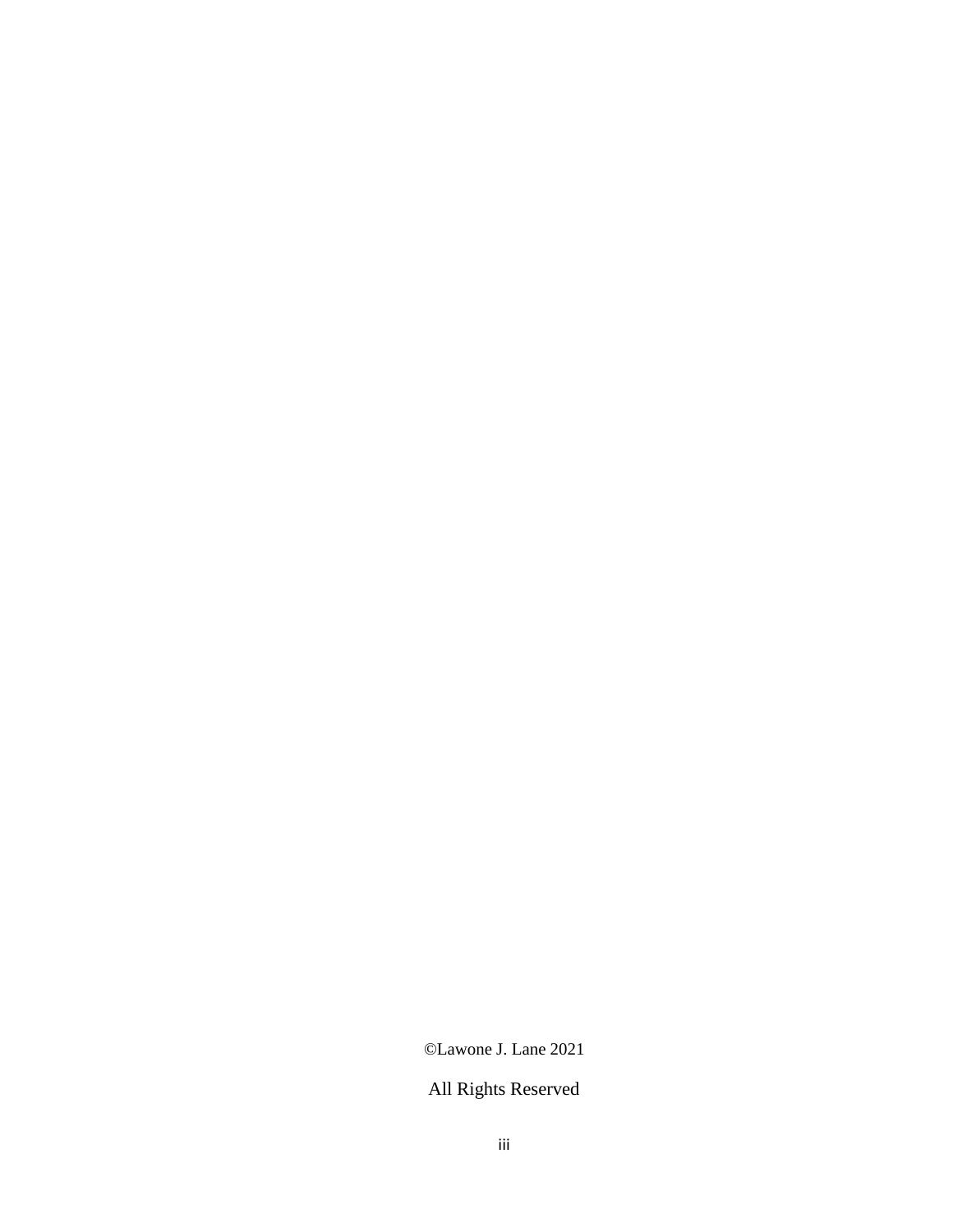## **Abstract**

# **Background**

Evidence is lacking for support in the use of virtual simulation as a viable alternative for experiential learning and enhancing satisfaction, self-efficacy, and learning.

# **Problem**

Virtual simulation activities can provide opportunities for nursing students outside of clinical sites. In prelicensure nursing education, how does the development of a virtual simulation compare to traditional nursing education and does virtual simulation enhance student satisfaction, self-efficacy, and learning?

# **Approach**

A non-experimental descriptive design was used to examine attitudes of prelicensure nursing students related to perceived satisfaction, self-efficacy, and learning following a virtual simulation in place of a clinical site experience.

# **Outcomes**

Nursing students indicated a moderately high perception of self-efficacy and a high degree of satisfaction with learning using a virtual simulation activity. Self-confidence with learning was slightly above average.

#### **Conclusions**

Outcomes support virtual simulation as a desirable option for learning and contributes to nursing knowledge regarding use of alternative methods to enhance satisfaction and selfconfidence in learning.

# **Key Terms**

Self-Efficacy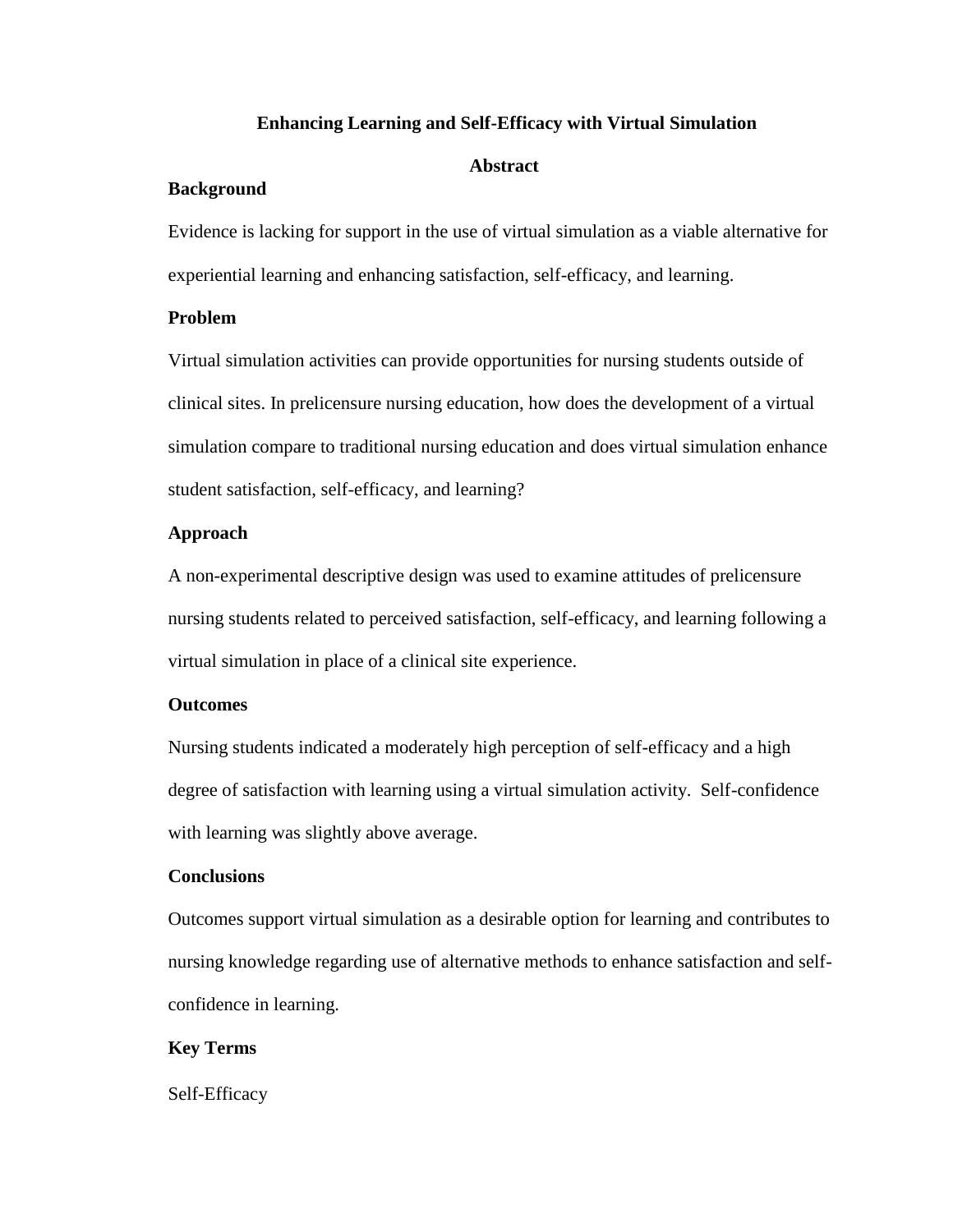Personal Satisfaction

Virtual Simulation

Pre-licensure Nursing

Clinical Reasoning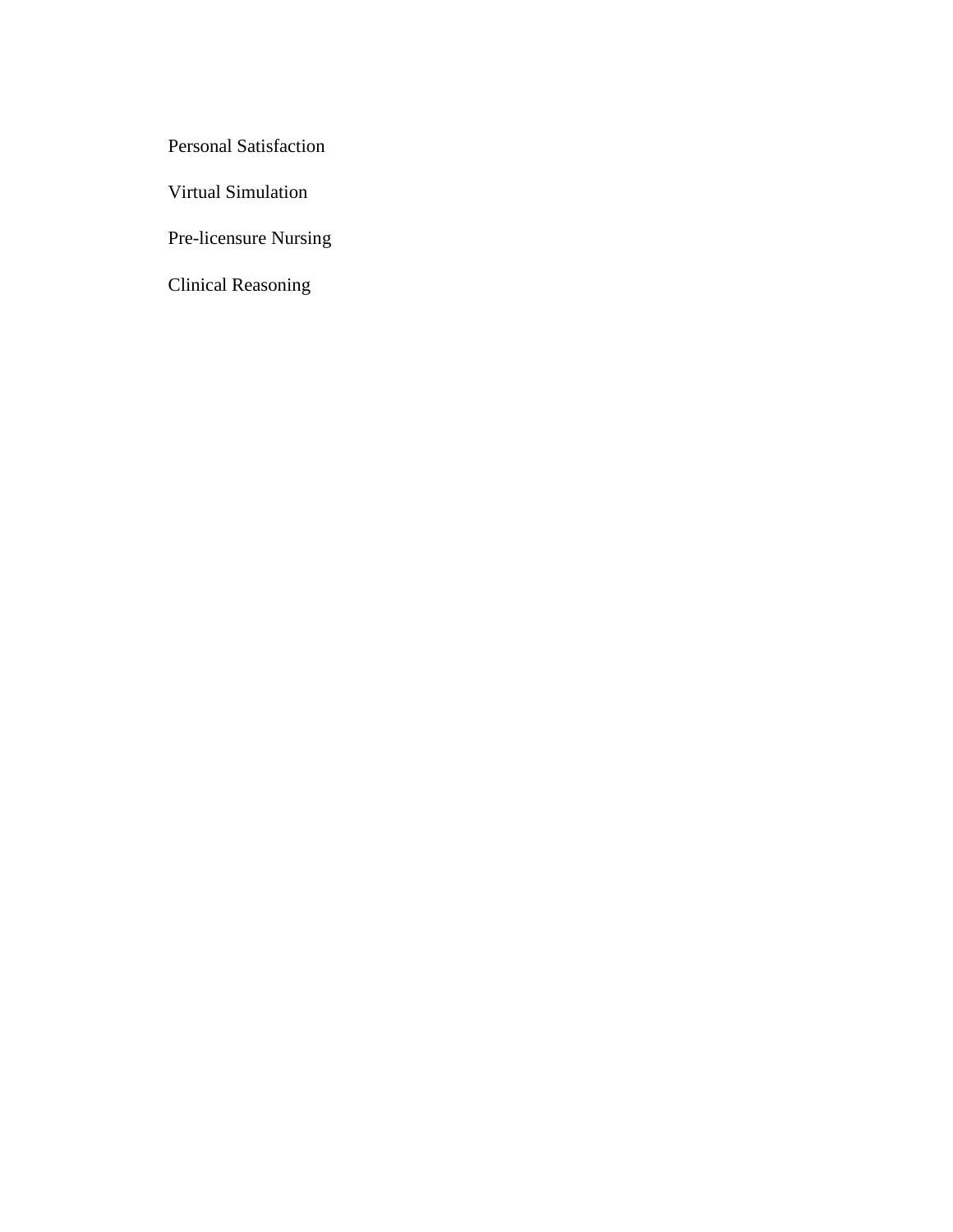**Names and Credentials:** Lawone J. Lane, MSN, RN, CNE; Dr. Isaac-Dockery, DNP, ANP-BC, MSN, RN

**Author's Affiliations:** DNP Candidate (Mrs. Lane), Hunt School of Nursing, Gardner-Webb University, Boiling Springs, NC; Faculty Chair (Dr. Isaac-Dockery), Hunt School of Nursing, Gardner-Webb, Boiling Springs, NC

**Funding:** None

**Disclaimer or Disclosure:** The author declares no conflict of interest.

**Acknowledgements:** I want to acknowledge and express my appreciation to the following individuals for their assistance in the completion of this DNP Project. To my DNP project chair Dr. Ashley Isaac-Dockery and DNP project committee members Dr. Colette Waddill, and Dr. Linda Haddad for providing valuable direction and inspiration.

To the college community where this project was conducted for allowing me access to the students and facilities.

To the students who volunteered to participate in the project.

To my family, particularly to my husband, Danny, my son, Michael, my daughter, Claire, and my mother, Marilyn Knight for their support, patience, and love during my educational journey.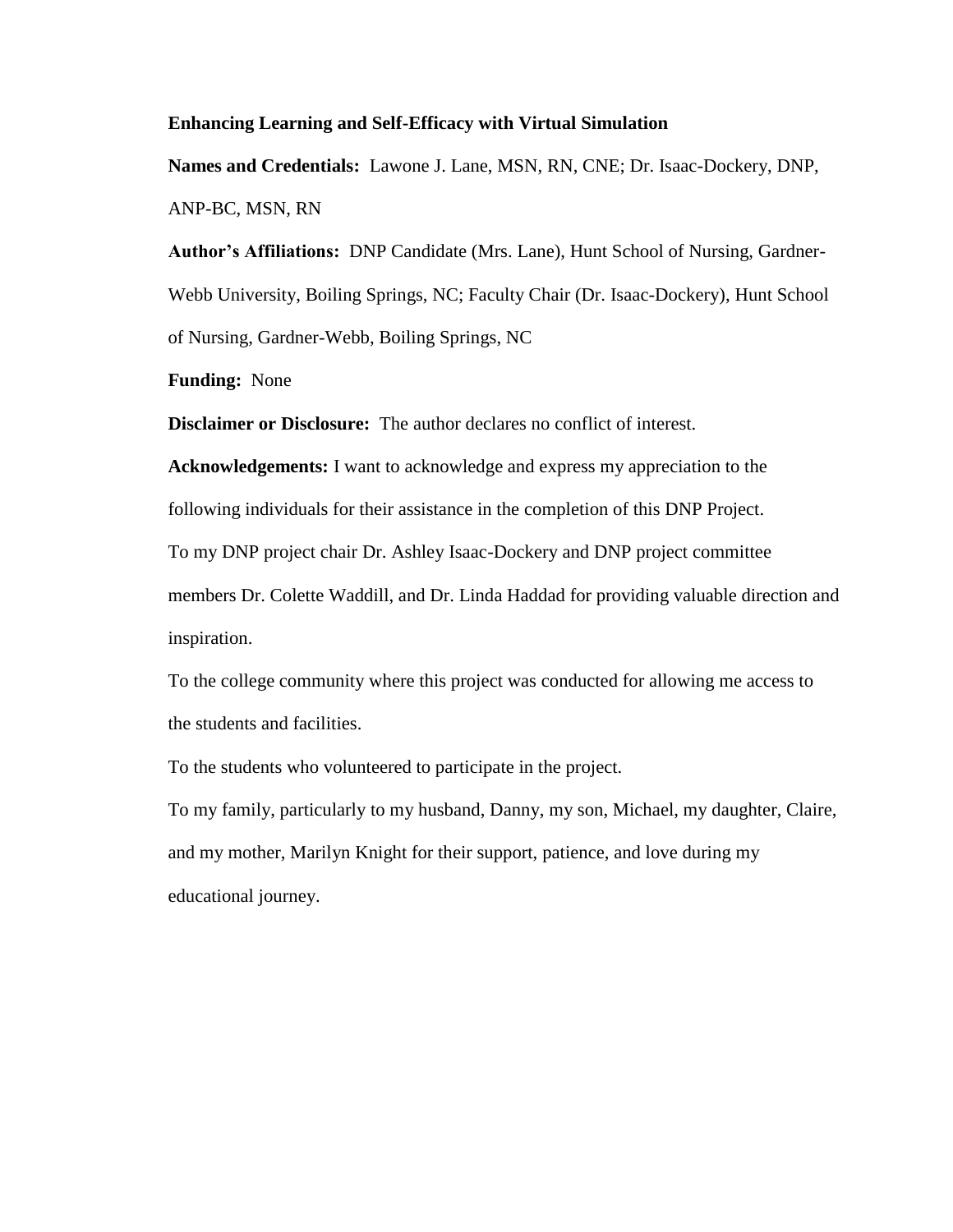#### **Abstract**

## **Background**

Evidence is lacking for support in the use of virtual simulation as a viable alternative for experiential learning and enhancing satisfaction, self-efficacy, and learning.

# **Problem**

Virtual simulation activities can provide opportunities for nursing students outside of clinical sites. In prelicensure nursing education, how does the development of a virtual simulation compare to traditional nursing education and does virtual simulation enhance student satisfaction, self-efficacy, and learning?

# **Approach**

A non-experimental descriptive design was used to examine attitudes of prelicensure nursing students related to perceived satisfaction, self-efficacy, and learning following a virtual simulation in place of a clinical site experience.

#### **Outcomes**

Nursing students indicated a moderately high perception of self-efficacy and a high degree of satisfaction with learning using a virtual simulation activity. Self-confidence with learning was slightly above average.

# **Conclusions**

Outcomes support virtual simulation as a desirable option for learning and contributes to nursing knowledge regarding use of alternative methods to enhance satisfaction and selfconfidence in learning.

# **Key Terms**

Self-Efficacy

#### Personal Satisfaction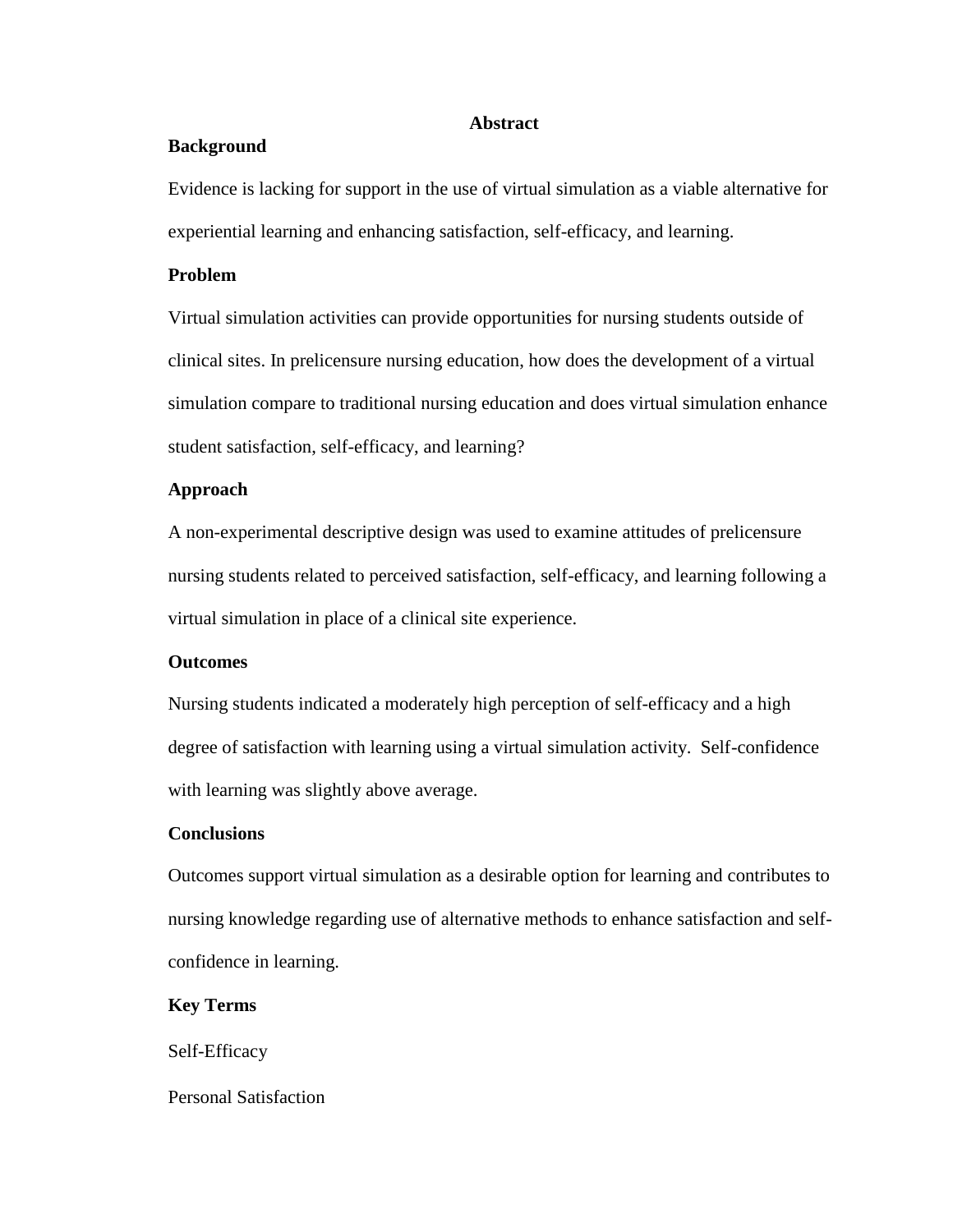Virtual Simulation

Pre-licensure Nursing

Clinical Reasoning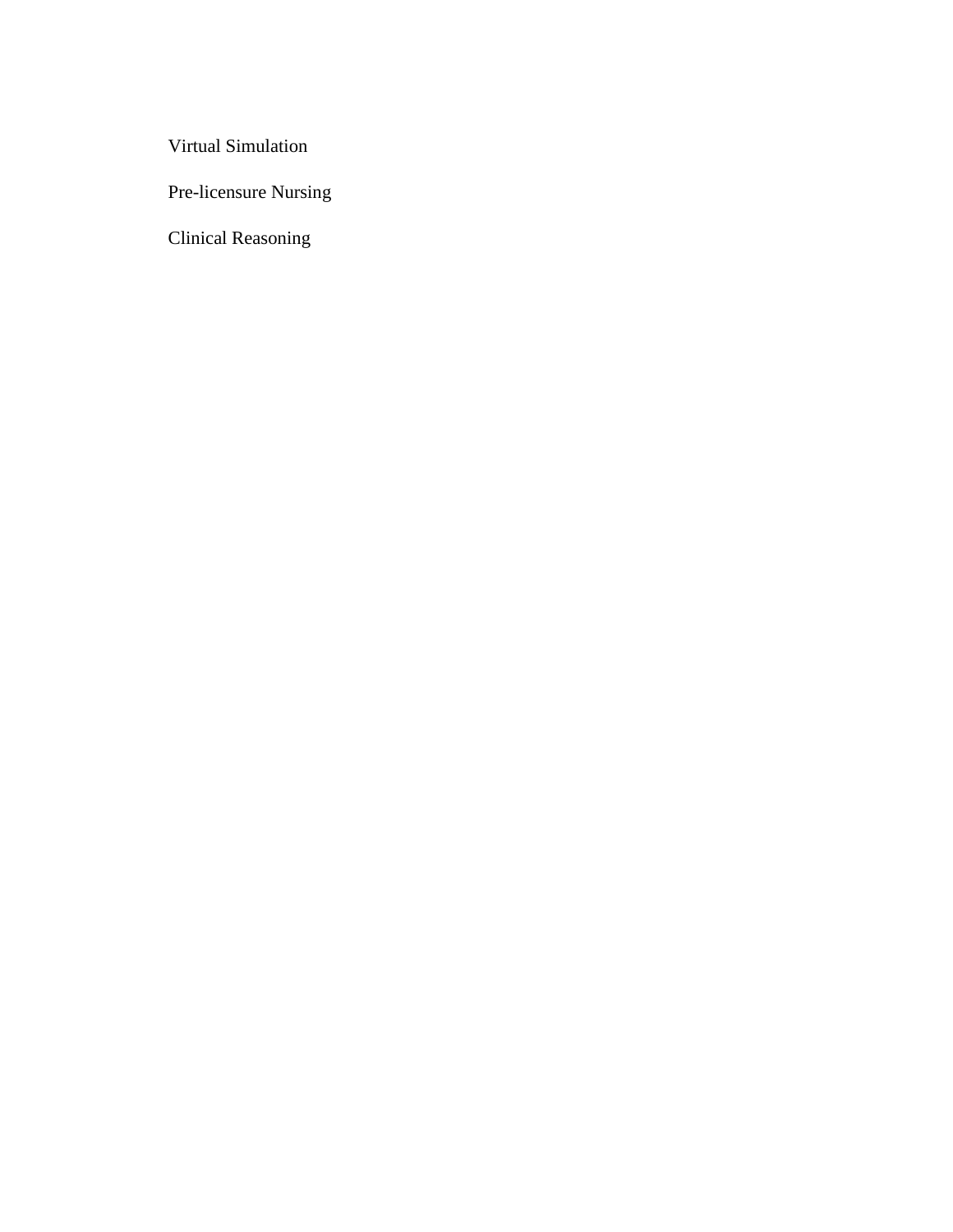Access of clinical practice sites can be limited or prohibited due to safety concerns for students, faculty, clients, pandemics and/or natural disasters. Virtual simulation educational experiences allow nursing students to develop knowledge and skills to perform and participate as highly skilled nurses regardless of access to clinical practice sites. Virtual simulation can be substituted as a replacement clinical activity. Additionally, virtual simulation is utilized to enhance satisfaction, self-confidence, and learning in prelicensure nursing students when there is an inability to access clinical practice sites.

# **Background**

 COVID –19 disrupted the flow of nursing education for the year 2020 – 2021. This profoundly impacted completion of courses and clinical components for nursing students. Most tertiary educational systems have contingency plans for anticipated absences; however, most do not have a repository of remote learning experiences mirroring experiential learning obtained in a lab or clinical practice environment. Virtual simulation is touted as a viable alternative strategy for experiential learning allowing students to practice and make decisions in a safe and controlled environment while enhancing proficiency in skills and learning. Self-efficacy is increased because the student can witness consequences of their actions and determine a better course of action, 20 thus improving critical thinking ability.<sup>1</sup> The literature regarding the use of virtual simulation as an alternative educational modality has been shown to positively affect outcomes in nursing education. Outcomes described in various studies state virtual 23 simulation is cost-effective,  $2^{3}$  reproducible,  $4$  can be done remotely,  $5$  and has high learner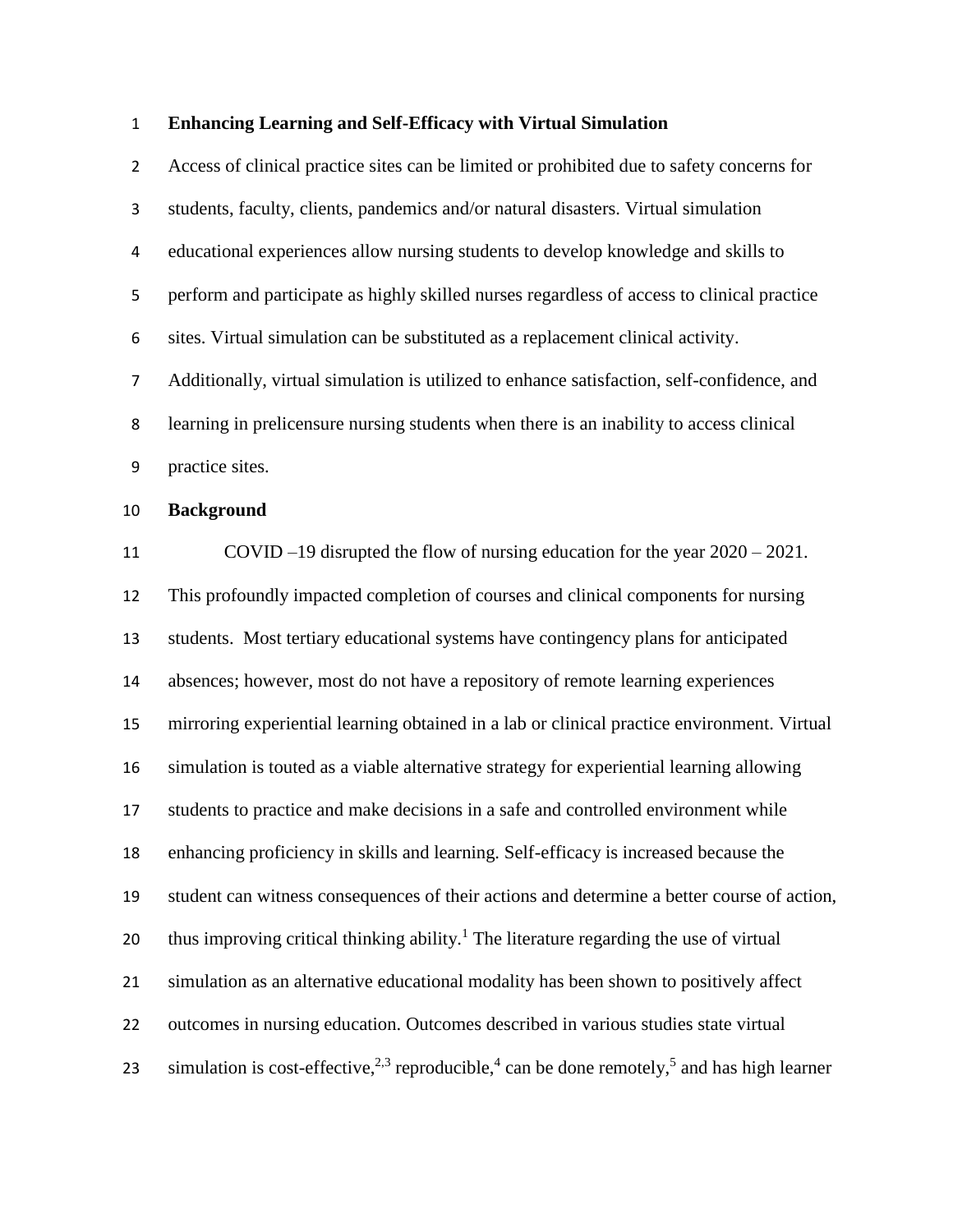satisfaction.<sup>6,7</sup> In addition, virtual simulation enhances nursing skill development and 25 knowledge, $8,9,10,3,11,12,13$  increases confidence and self-efficacy,  $14,4,13$  and improves clinical 26 reasoning ability.<sup>15,16,17,4,18,19</sup> Virtual Simulation is an experiential and active learning process providing consistency with instruction, when used, and can be practiced in a safe 28 environment.<sup>20</sup> This type of learning allows students exposure to situations they may experience in the clinical practice environment.

**Problem**

 Undergraduate nursing students need experiential learning activities to engage in strategies for clinical reasoning to meet program objectives and outcomes. The ability to complete courses, regardless of where learning takes place is vital. By increasing the use of virtual simulation activities available for remote learning, schools of nursing can provide opportunities to meet learning objectives, improve knowledge, allow students to practice skills in a safe learning environment, and enhance satisfaction and self-37 confidence with learning.<sup>19</sup> Schools of nursing are being increasingly challenged to develop strategies to replicate actual clinical experiences for students because of the high demand for actual clinical space in institutions which are overwhelmed with students. Simulation can standardize clinical experiences for the learner and assist with the development of clinical reasoning skills similar to those in traditional clinical experiences.<sup>22</sup> In prelicensure nursing education, how does the development of a virtual simulation compare to traditional nursing education and does virtual simulation enhance student satisfaction, self-efficacy, and learning? **Approach**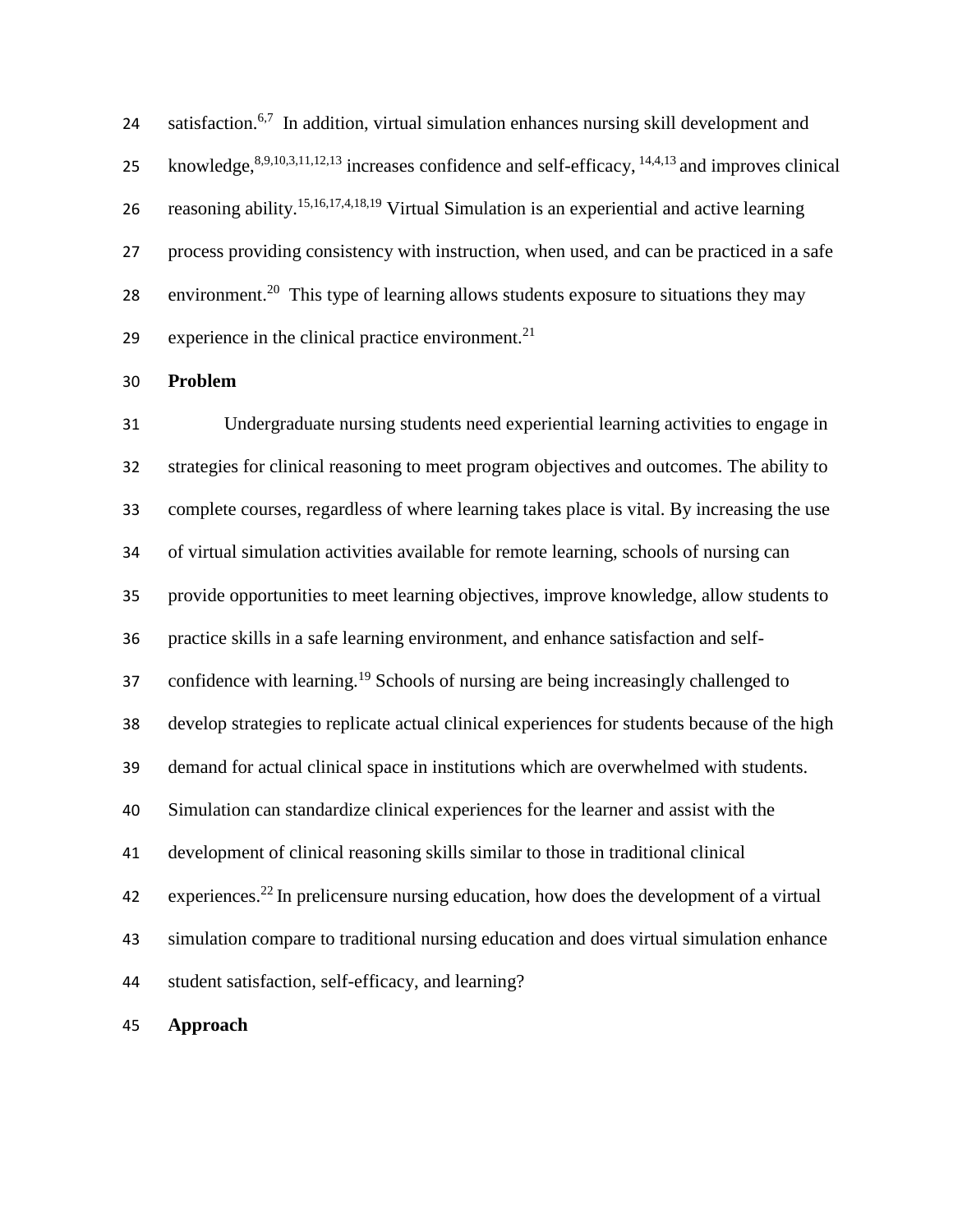Using a non-experimental descriptive design, a virtual simulation experience was developed using the NLN Jeffries Simulation theory for 60 baccalaureate nursing students. The premise of the theory posits simulation can standardize clinical experiences and develop clinical reasoning skills comparable to those in traditional clinical 50 experiences.<sup>22</sup> Consideration for the expanded use of simulation include the potentiality of applying active learning strategies structured for self-directed learning allowing 52 participants to reflect and critically think.  $^{22}$ 

 In place of a clinical day at a facility, a group of 8-10 students (a clinical group) completed the virtual simulation. This occurred over a period of 7 weeks with a new clinical group each week. This alleviated crowding in the clinical facility. Students were required to prepare for the virtual simulation using textbooks, journal articles, and audiovisual materials in their online learning management system which included information on interprofessional collaboration, medication information for the virtual patient, and the patient's electronic medical record. Using a free online virtual simulation regarding interprofessional collaboration and a patient with an orthopedic medical- surgical problem, students individually and remotely completed the virtual simulation. Students received a performance score and if the student desired, they were able to repeat the simulation multiple times to their satisfaction to improve scores, although not required. A virtual debrief by clinical faculty followed simulation on the day of completion. The virtual simulation and debrief was completed remotely by all 60 66 students. Students were then requested to voluntarily complete a questionnaire  $^{23}$  and survey <sup>24</sup> anonymously, assessing perceived satisfaction, self-confidence, and learning using virtual simulation. The Nation League for Nursing Student Satisfaction and Self-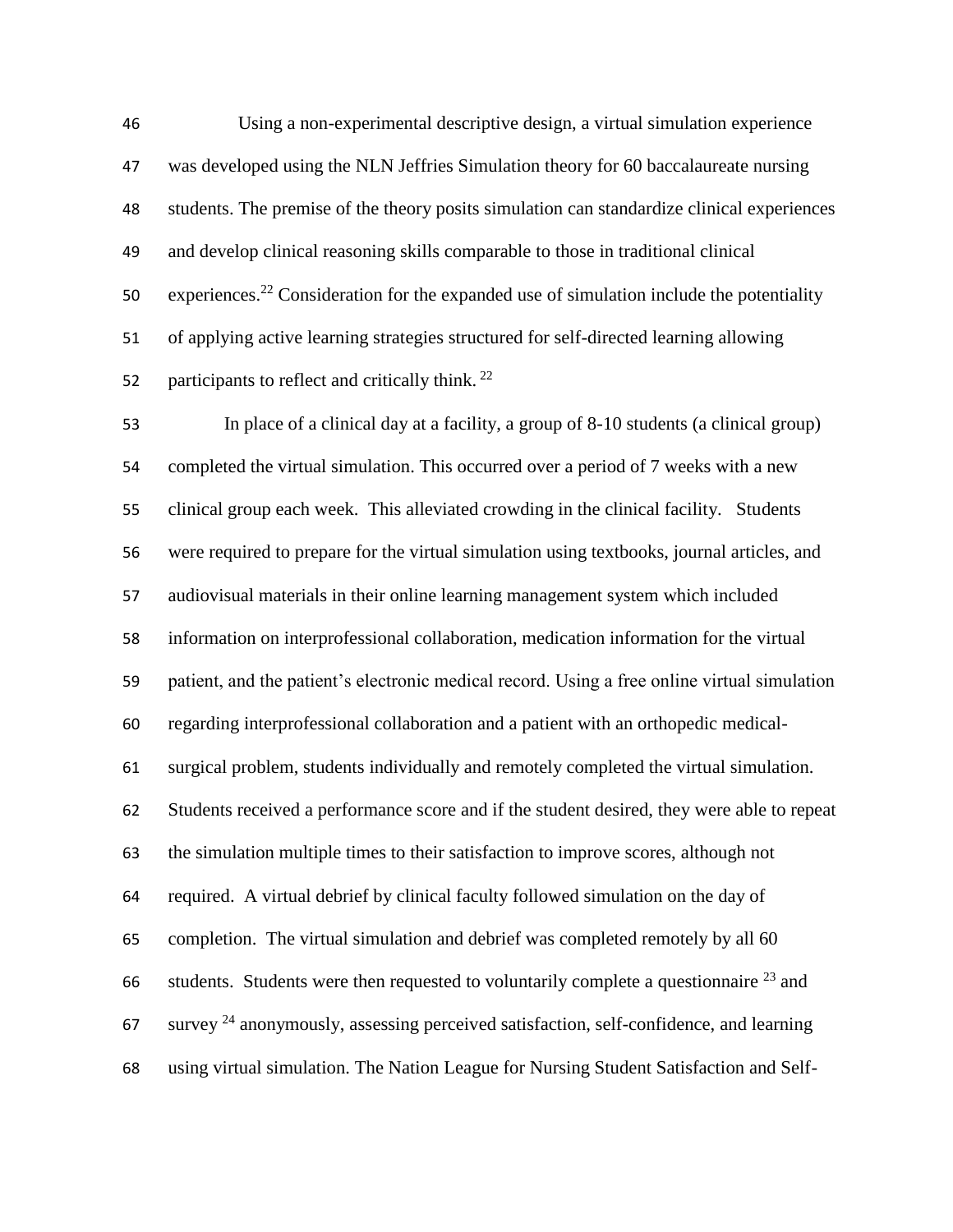69 Confidence in Learning questionnaire  $^{23}$  and General Self-Efficacy Scale (GSE)<sup>24</sup> were used post-simulation to assess perceived satisfaction, self-efficacy, and learning with a virtual simulation experience.

**Outcomes**

 All students completed the required virtual simulation (n=60). Eleven students (18%) completed the General Self-Efficacy Scale (GSE). The GSE is a 10-item survey where responses were made on a 4-point Likert scale ranging from "not at all true" to "exactly true" measuring the construct of perceived self-efficacy. Reliability for the GSE has been demonstrated with Cronbach's alpha that ranges from 0.76-0.90 with the 78 majority in the high 0.80s. Schwarzer and Jerusalem report the construct of perceived self-efficacy reflects an optimistic self-belief one can perform novel or difficult tasks, or cope with adversity and facilitates persistence in the presence of difficulty and recovery 81 from setbacks.<sup>25</sup> The authors further state that the construct is related to subsequent 82 behavior and is therefore relevant for clinical practice and behavior change.<sup>25</sup> Students responded with a range of 27-35 points. The minimum score one can receive is 10, with a maximum score of 40 points on the GSE scale. The student response mean score (34.2) indicates a moderately high perception of self-efficacy in this group. Further indicating students have a general sense of perceived self-efficacy which is predictive of coping 87 with daily hassles and adaptation after experiencing stressful life events Eight students (13%) completed the NLN Student Satisfaction and Self- Confidence in Learning questionnaire. The questionnaire consisted of 13-item question, designed to measure student satisfaction with the simulation activity and self-confidence in learning using a 5-point scale (1-5) from "strongly disagree' to "strongly agree".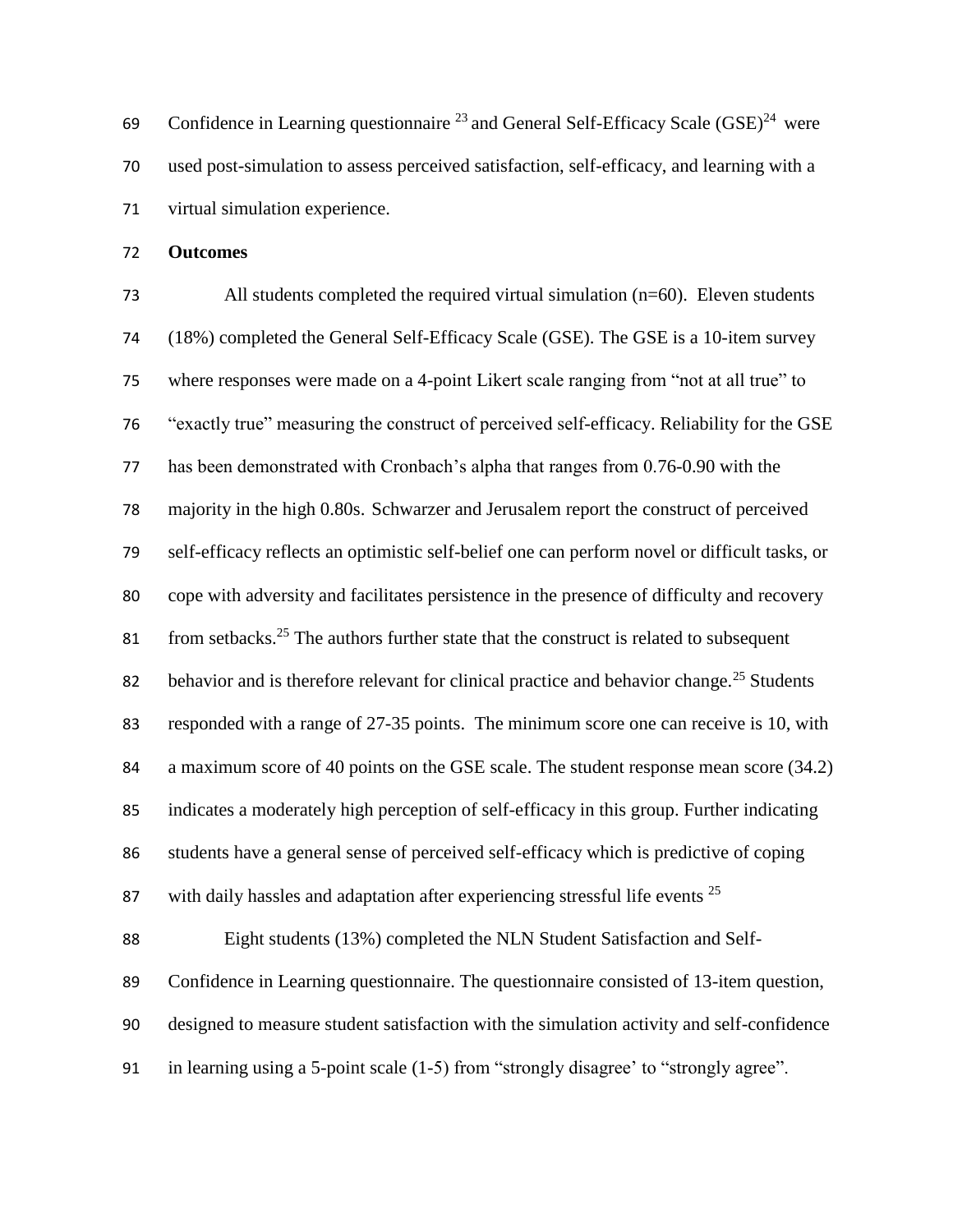Reliability has been tested using Cronbach's alpha and satisfaction is 0.94 and self-93 confidence is  $0.87$ . <sup>23</sup> The questionnaire assesses the attitudes towards instruction and self-confidence in learning in a simulation.<sup>26</sup> The questionnaire contained subscales: one containing five items measuring satisfaction with teaching strategies, learning materials, 96 facilitation, motivation, and suitability of simulation.<sup>27</sup> The second subscale consisted of eight items measuring self-confidence in content proficiency, necessity, skills acquisition, availability of resources, and ability to get assistance in solving clinical issues in 99 simulation.<sup>27</sup> Sixty-three percent of students scored greater than the mean of 11.6 indicating a moderately high level of satisfaction with simulation. Scoring on the second subscale, measuring self-confidence in learning, revealed most students felt self- confident in what they had learned during the virtual simulation. Overall, the NLN Student Satisfaction and Self-Confidence in Learning questionnaire, with a possible range of 13-52 (mean 32.5), showed student response average score of 33.6 (response range 15-39) indicating students were satisfied with the simulation and were self-confident in their learning.

### **Conclusions**

 Utilizing virtual simulation as a viable teaching modality is shown to be beneficial to learners in several ways: knowledge, skill performance, satisfaction, critical thinking, and self-efficacy. Jeffries reported knowledge derived from simulation is retained by the 111 learner longer than knowledge from traditional lecture.<sup>28</sup> Repetition and ability to accomplish learning in a safe setting for the learner allows development of psychomotor skills. These skills can be practiced for improved skill acquisition. Furthermore, students are typically satisfied with simulation as a learning modality and the literature shows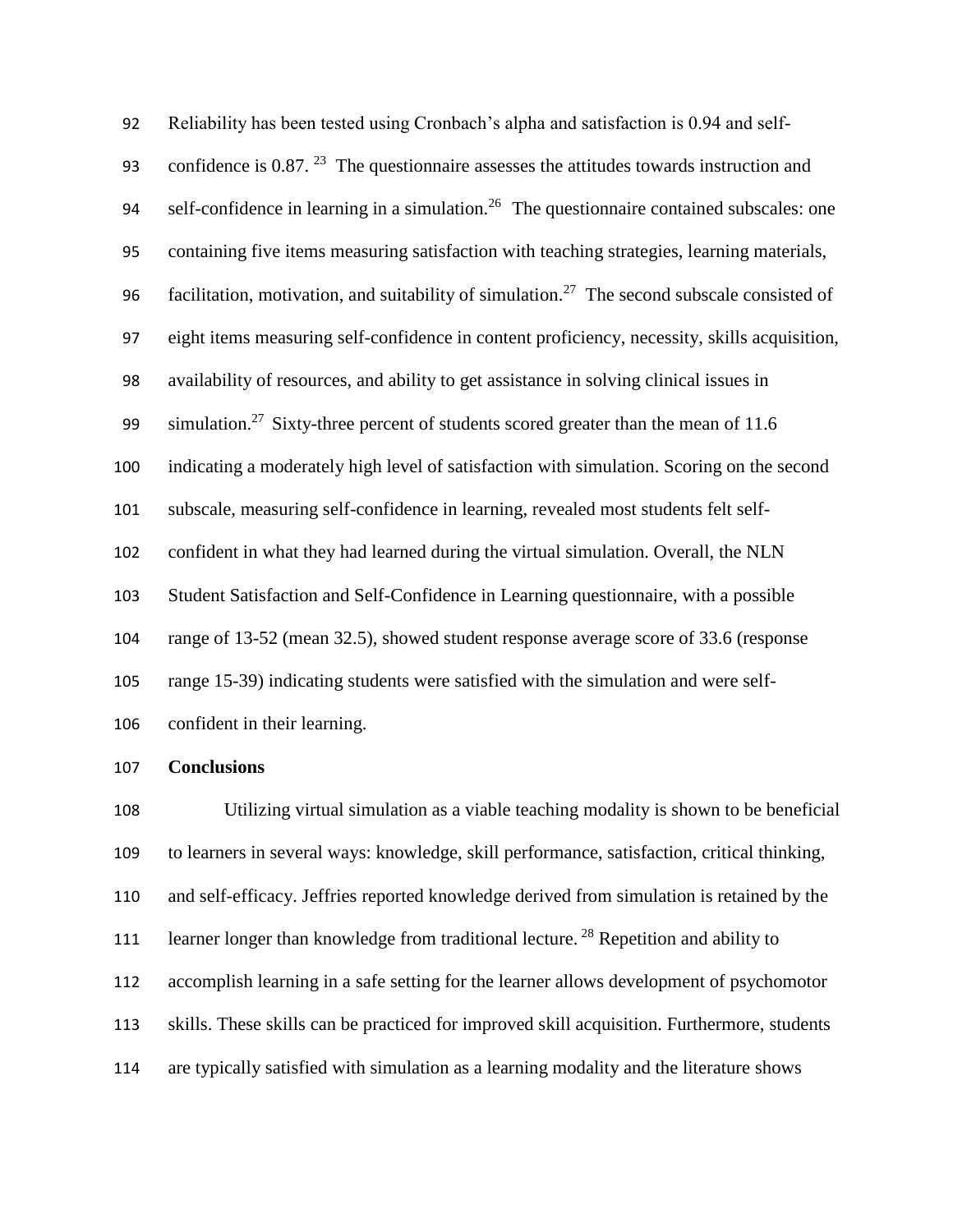satisfied learners who acquire new skills can directly transfer those skills to the clinical area which enhances self-confidence and facilitates better judgement. The National Council of State Boards of Nursing notes there are many advantages of simulation over actual clinical experience because simulation: reduces training variability and increases standardization; can be customized for individual learning; is truly student-centered experiential learning instead of passive learning; allows for independent critical-thinking, decision-making and delegation; offers opportunities to practice rare and critical events; can be designed and manipulated; can be reproduced; occurs on schedule; offers 123 opportunities to make and learn from mistakes; and is safe and respectful for patients.<sup>29</sup> The outcome of this project showed prelicensure students generally have a high degree of perceived self-efficacy. Students perceived a high degree of satisfaction with the virtual simulation experience. In addition, student's self-confidence in learning was slightly above average. Based on survey responses, virtual simulation is a viable alternative activity that can be utilized or substituted to enhance learning in prelicensure students and provides an experiential learning activity increasing learning and self- efficacy. Additionally, simulation can be added to the repository of sustainable learning experiences allowing progression and completion of nursing courses in a timely manner; especially when there are absences or complexities in procuring clinical space for nursing students. The outcomes of this project support virtual simulation as a desirable and viable option to traditional experiential learning and contributes to nursing knowledge regarding development and evaluation of alternative teaching methods to enhance satisfaction and self-confidence in learning in prelicensure nursing students.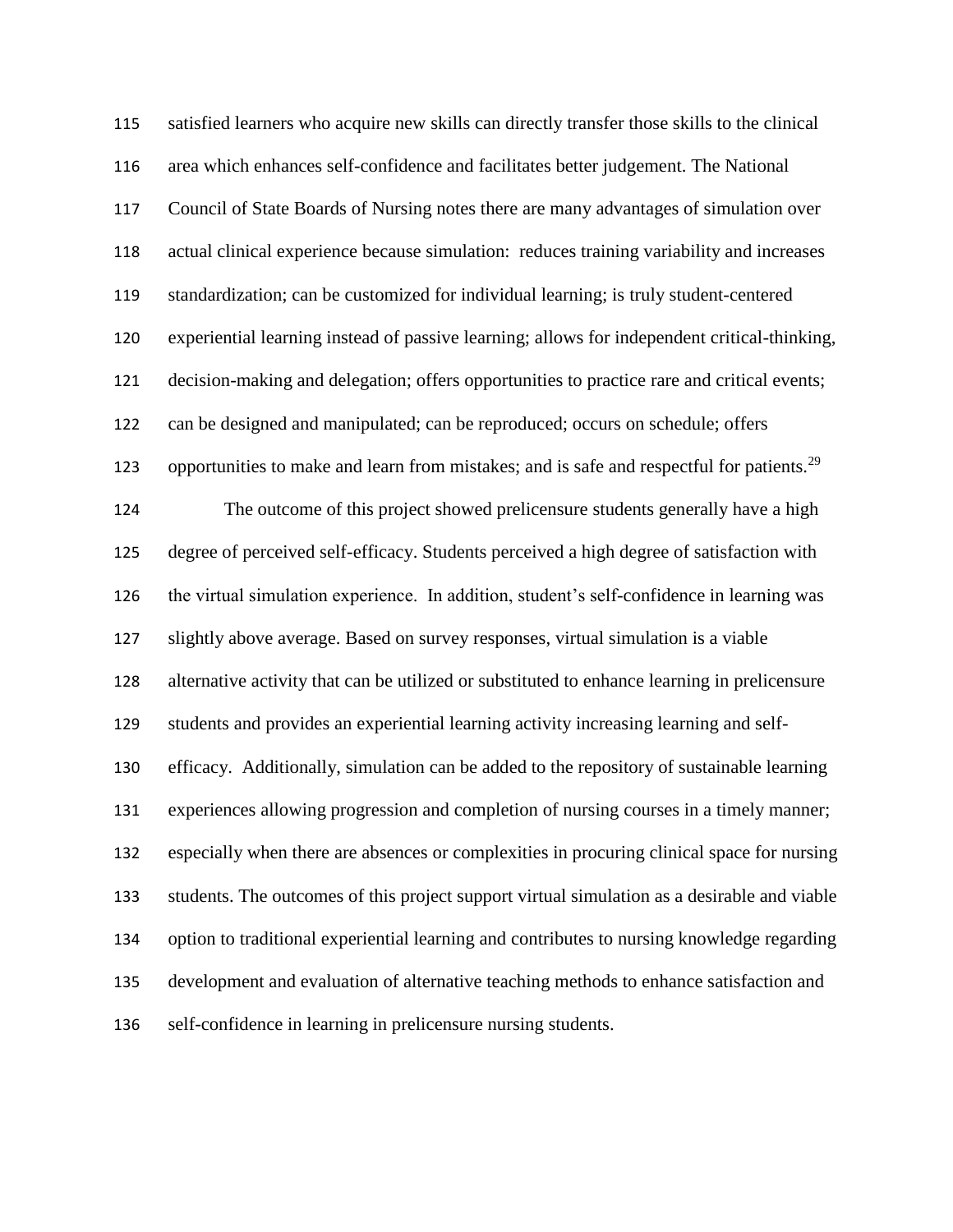# **References**

- 1. Bastable SB. *Nurse as Educator: Principles of Teaching and Learning for Nursing Practice*. 5<sup>th</sup> ed. Jones & Bartlett Learning 2019.
- 2. Cook DA, Hatala R, Brydges R, et al. Technology-enhanced simulation for health professional's education: A systematic review and meta-analysis. *JAMA. 2011;* 306(9): 978-988. doi:10.1001/jama.2011.1234
- 3. Guise V, Chambers M, Valimaki M. What can virtual patient simulation offer mental health education? *J of Psychiatr Ment Health Nurs.* 2012; 19(5): 410-418. doi.org/10.1111/j.1365-2850.2011.01797.x
- 4. Mabry J, Lee E, Roberts T, et al. Virtual simulation to increase self-efficacy through deliberate practice. *Nurse Educ*. 2019; 45(4): 202-205. doi: 10.1097/NNE.0000000000000758
- 5. Smith PC, Hamilton BK. The effects of virtual reality simulation as a teaching strategy for skills preparation in nursing students. *Clin Simul Nurs.* 2015; 11(1): 52-58. doiorg.10.1016/j.ecns.2014.10.001
- 6. Foronda C, Hudson KW, Budhathoki C. Use of virtual simulation to impact nursing students' cognitive and affective knowledge of evidence-based practice. *Worldviews Evid Based Nurs*. 2017; 14(2): 168-170. doi.10.1111/wvn.12207
- 7. Leighton K. Development of the clinical learning environment comparison survey. *Clin Simul Nurs*. 2015; 11(1): 44-51. doi.org.10.1016/j.ecns.2014.11.002
- 8. Borg Sapiano R, Sammut R, Trapani J. The effectiveness of virtual simulation in improving knowledge and performance during patient deterioration: A pre and post design*. Nurse Educ Today*. 2017; 62: 128-133. doi-org.10.1016/j.nedt.2017.12.025
- 9. Cant RP, Cooper SJ. The value of simulation-based learning in pre-licensure nurse education: A state-of-the-art review and meta-analysis. *Nurse Educ in Pract*. 2017; 27: 45-62. doi-org.10.1016/j.nepr.2017.08.012
- 10. Foronda C, Godsall L, Trybulski J. Virtual clinical simulation: The State of the science. *Clin Simul Nurs.* 2013;9(8): 279-286. doi.org/10.1016/j.ecns.2012.05.005
- 11. Nicely S, Farra S. Fostering learning through interprofessional virtual reality simulation development. *Nurs Educ Perspect*. 2015; 36(5): 335-336. doi: 10.5480/13-1240
- 12. Rourke S. How does virtual reality simulation compare to simulated practice in the acquisition of clinical psychomotor skills for pre-registration student nurses? A systematic review. *Int J Nurs Stud.* 2020; 102: 103. doiorg.10.1016/j.ijnurstu.2019.103466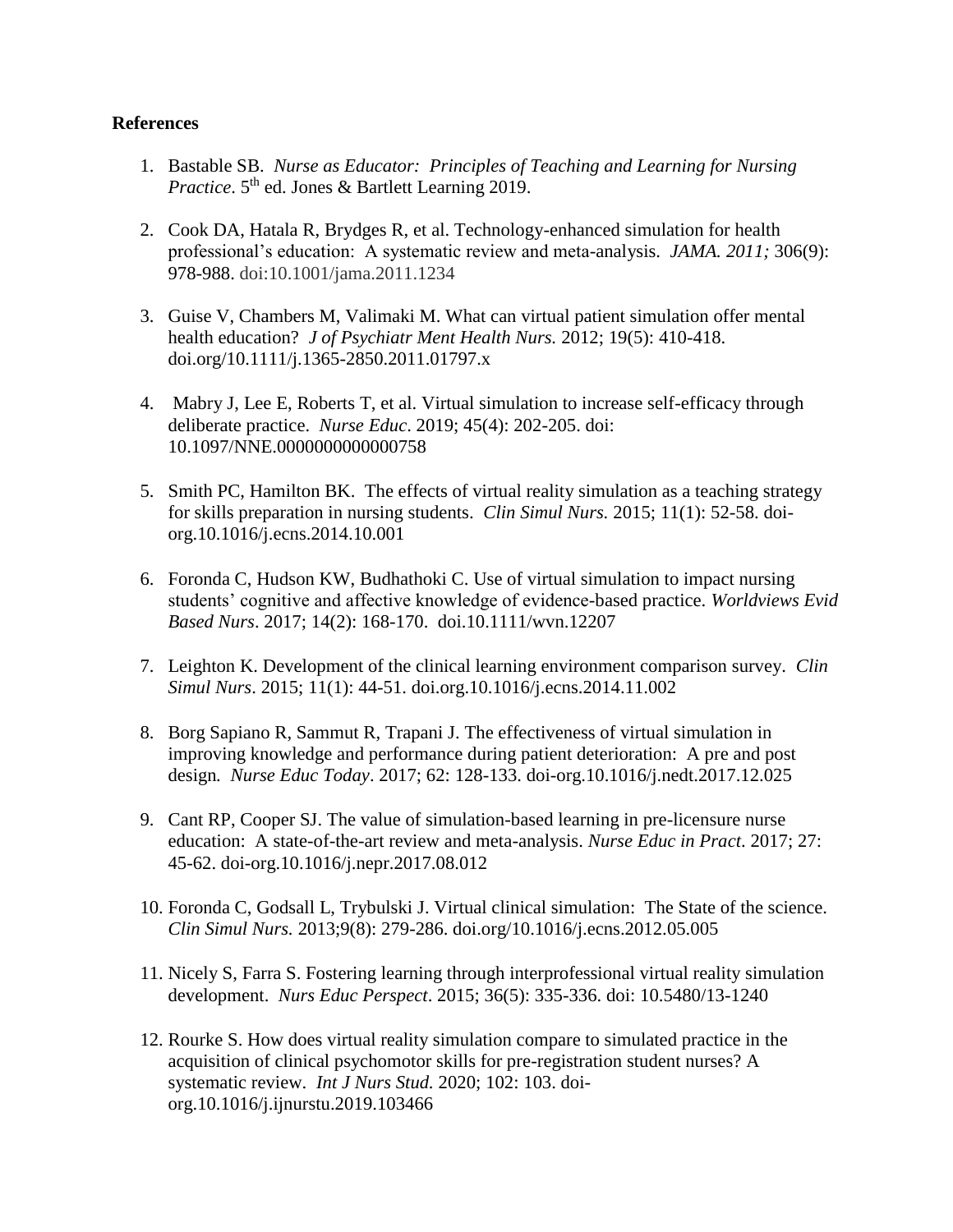- 13. Sweigart L, Burden M, Carlton KH, et al. Virtual simulations across curriculum prepare nursing students for patient interviews. *Clin Simul Nurs.* 2014; 10(3): 139-145. doiorg.10.1016/j.ecns.2013.10.003
- 14. Forsberg E, Ziegert K, Hult H, et al. Assessing progression of clinical reasoning through virtual patients: An exploratory study. *Nurse Educ Pract*. 2016; 16(1): 97-103. doiorg.10.1016/j.nepr.2015.09.006
- 15. De Gagne JC, Oh J, Kang J, et al. Virtual worlds in nursing education: A synthesis of the literature. *J Nurs Educ*. 2013; 52(7): 1-11. doi:10.3928/01484834-20130610-03
- 16. Formeris SG, Schroggs NH. NLN scholars in residence conduct research on virtual simulation and the clinical faculty role. *Nurs Educ Perspect*. 2014; 35(5): 348-349.
- 17. Goncalves SA, Watson SM. Clinical conundrum? An innovative clinical makeup approach. *J Nurs Educ.* 2019; 58(11): 675. doi.org/10.3928/01484834-20191021-13
- 18. Padilha JM, Marchado PP, Ribeiro AL, et al. Clinical virtual simulation in nursing education. *Clinical Simulation in Learning*. 2018; 15: 13-18. doi: 10.2196/11529.
- 19. Padilha JM, Marchado PP, Ribeiro AL, et al. Clinical virtual simulation in nursing education. Randomized control trial. *J Med Internet Res.* 2019; 21(3): 1-9. doi.org/10.2196/11529
- 20. Harder N. Replace is not a four-letter word. *Clin Simul Nurs*. 2015; 11(10): 435-436. doiorg.10.1016/j.ecns.2015.07.001
- 21. Thomas CM, Barker N. Simulation elective: A novel approach to using simulation for learning. *Clinical Simulation in Learning*, 2018; 23: 21-29. doiorg.10.1016/j.ecns.2018.08.003
- 22. Jeffries PR, Rodgers B, Adamson KA. *The NLN Jeffries Simulation Theory*. National League for Nursing; 2016.
- 23. Student Satisfaction and Self-Confidence in Learning. NLN. [http://www.nln.org/docs/default-source/default-document-library/instrument-](http://www.nln.org/docs/default-source/default-document-library/instrument-2_satisfaction-and-self-confidence-in-learning.pdf?sfvrsn=0)[2\\_satisfaction-and-self-confidence-in-learning.pdf?sfvrsn=0.](http://www.nln.org/docs/default-source/default-document-library/instrument-2_satisfaction-and-self-confidence-in-learning.pdf?sfvrsn=0) Published 2021. Accessed July 1, 2021.
- 24. General Self Efficacy Scale. MIDSS. [https://www.midss.org/content/general-self](https://www.midss.org/content/general-self-efficacy-scale-gse)[efficacy-scale-gse.](https://www.midss.org/content/general-self-efficacy-scale-gse) Published 2021. Accessed July 1, 2021.